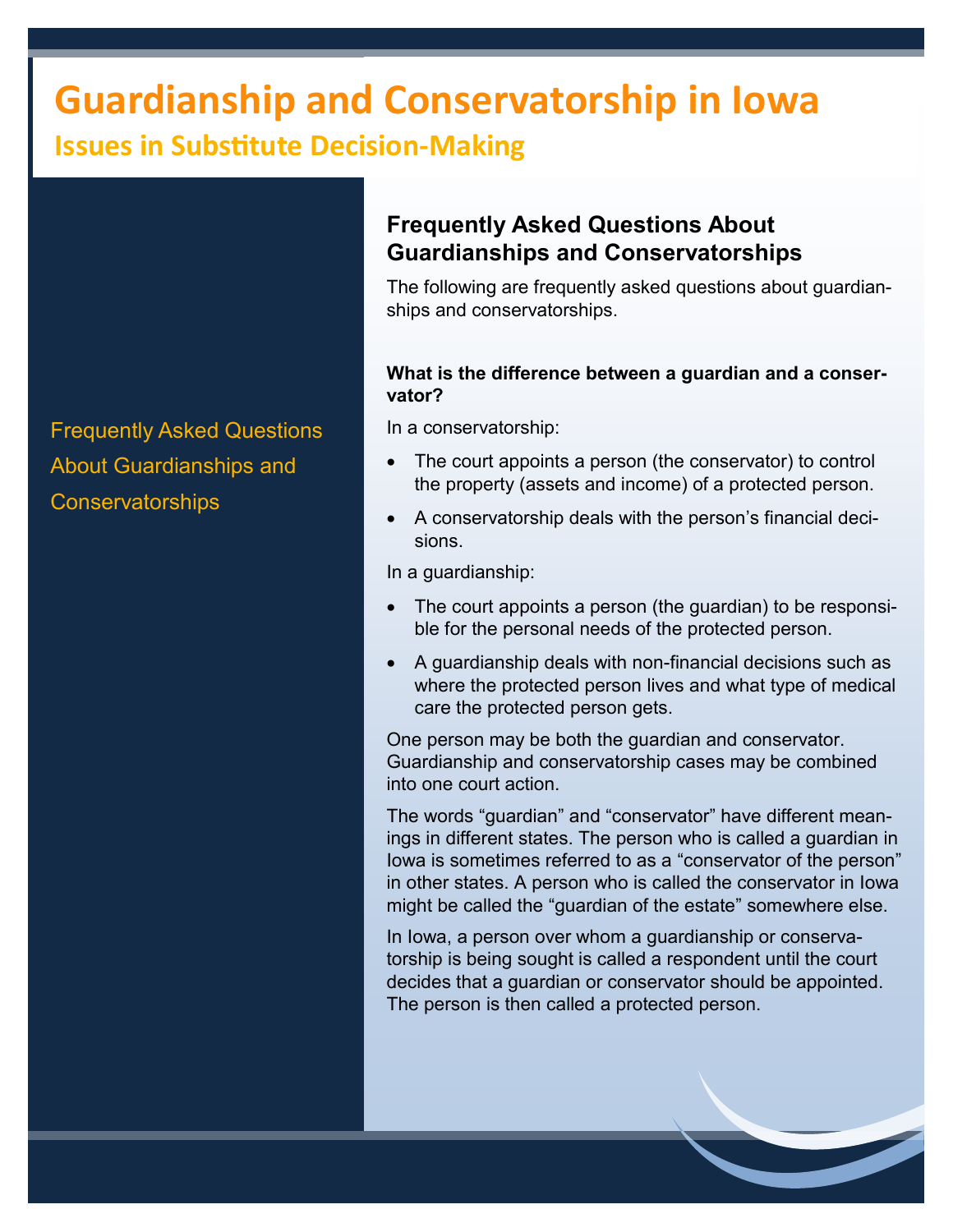### **How much does it cost to file for a guardianship or conservatorship?**

Court fees and attorney fees can vary. It may depend on the area of the state and the persons who need to get notice of the action. Fees may increase if the action will be contested by anyone. The attorney's fee and court costs for these cases are typically paid from the protected person's funds. If a protected person is poor, the court may enter an order waiving prepayment of the court costs. The county will pay the fees charged by the protected person's attorney if the protected person is poor. However, public funds generally are not available to pay the guardian or conservator's attorney, if the protected person cannot pay. The guardian or conservator must pay his or her attorney according to the agreement worked out between the guardian or conservator and the attorney. There will also be a court-ordered criminal record checks and checks of the child abuse, dependent adult abuse, and sexual offender registries in this state. The charge for carrying out background checks must be paid by the guardian or conservator.

#### **Am I responsible to provide services or pay for services or debts of the protected person out of my own personal funds?**

A guardian or conservator has no duty or obligation to pay for any services for the protected person from the guardian's or conservator's personal funds. The protected person's funds pay for services and debts of the protected person. Governmental benefits may also be available to pay for services.

The guardian or conservator should find federal, state, or county benefits, entitlements, and services for which the protected person is eligible. The guardian makes decisions about the service needs of the person but does not need to provide or pay for needed services. The guardian does not have to act alone to determine which services or benefits are needed or available. There are many places to get information. Case management services, the coordinator of disability services employed by the county, providers, and other advocates can be helpful. The guardian can receive assistance to understand and obtain various benefits and services for the protected person.

#### **What are my ongoing legal duties and responsibilities as guardian?**

In general, the guardian must know about the protected person's physical and mental status, be familiar with the protected person's needs and be available to carry out all the powers granted by the court.

To carry out these responsibilities, the guardian should be actively involved in:

- Planning for services (usually done in conjunction with service providers, case managers, and funding personnel);
- Ensuring that the services provided meet the needs of the protected person;
- Making informed decisions by weighing the risks and benefits to the protected person and the protected person's preferences, if known.

The guardian must file an initial care plan within 60 days of being appointed. The information in the initial care plan must include:

- Current residence of protected person and plan for future living arrangements;
- Plan for payment of protected person's living and other expenses:
- Current health status and needs and plan for meeting health care needs;
- Plan for meeting other needs of the protected person including education, training and vocation services;
- Plan for facilitating the protected person's participation in social activities;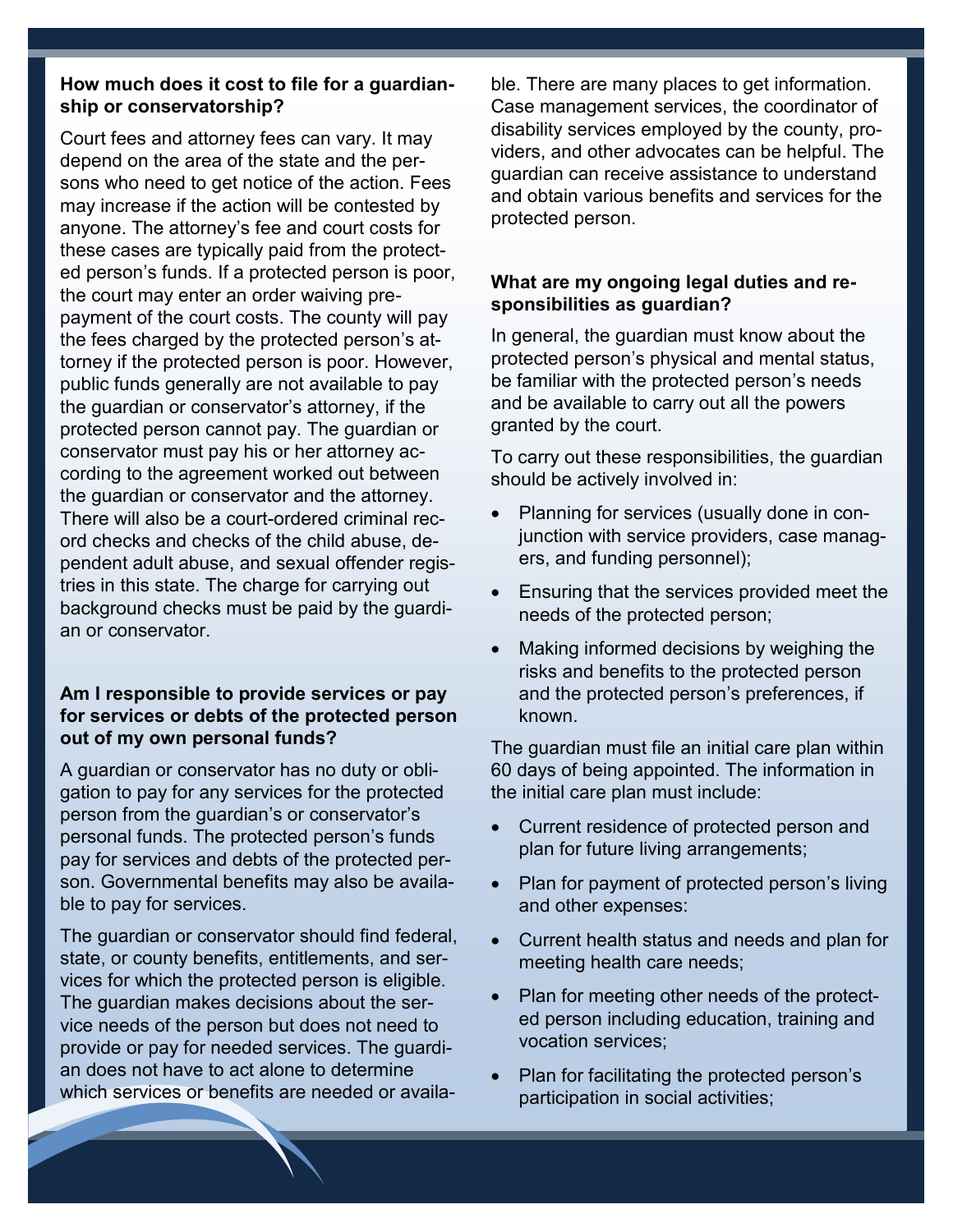- Plan for facilitating contacts with family members and other significant persons; and
- Guardian's plan for contact with and activities on behalf of protected person.

A guardian must file an annual report which cannot be waived by the court. The report includes information about:

- Current living arrangements of protected person;
- Sources of payment for living and other expenses;
- Current physical and mental health status and professional services provided to the protected person;
- Protected person's employment status and educational, training and vocational services provided;
- Contacts between protected persons and family members and other significant persons;
- Guardian's contact with and activities on behalf of the protected person; and
- Guardian's recommendation regarding continued need for the guardianship, the ability of the guardian to continue as guardian and any need of the guardian in providing or arranging for provision of care to protected person.

#### **What is the scope of authority that I have as guardian or conservator?**

The court will grant the conservator or guardian only the specific powers necessary to protect and supervise the protected person. The guardian or conservator should exercise that power in a way that will maximize the protected person's self-reliance and independence. The guardian or conservator must exercise that power consistent with the authority granted by the court.

Both guardians and conservators must file an initial plan with the court that sets out how the guardian or conservator will meet the needs of the protected person. Those plans once approved by the court set out the authority of the guardian or conservator to act.

#### **Guardian**

A guardian may make decisions about:

- Care, comfort, and maintenance (food, clothing, shelter, health care, social and recreational activities, training, education);
- Giving necessary consents for and ensuring that the protected person receives needed professional care;
- Taking reasonable care of personal property;
- Ensuring the protected person receives necessary emergency medical services and professional care, counseling, treatment or services as needed.

With prior court approval, a guardian may have the following powers and make decisions about:

- Changing the protected person's permanent residence to one more restrictive of the person's liberty unless advance notice of the change was included in the guardian's initial care plan;
- Denying all communication or interaction with a person with whom the protected person has expressed a desire to interact which can only be done upon a showing of good cause;
- Consenting to the withholding or withdrawal of life-sustaining procedures, performance of an abortion or sterilization.

#### **Conservator**

A conservator must:

• Act as a fiduciary and exercise duties of prudence and loyalty to the protected person;